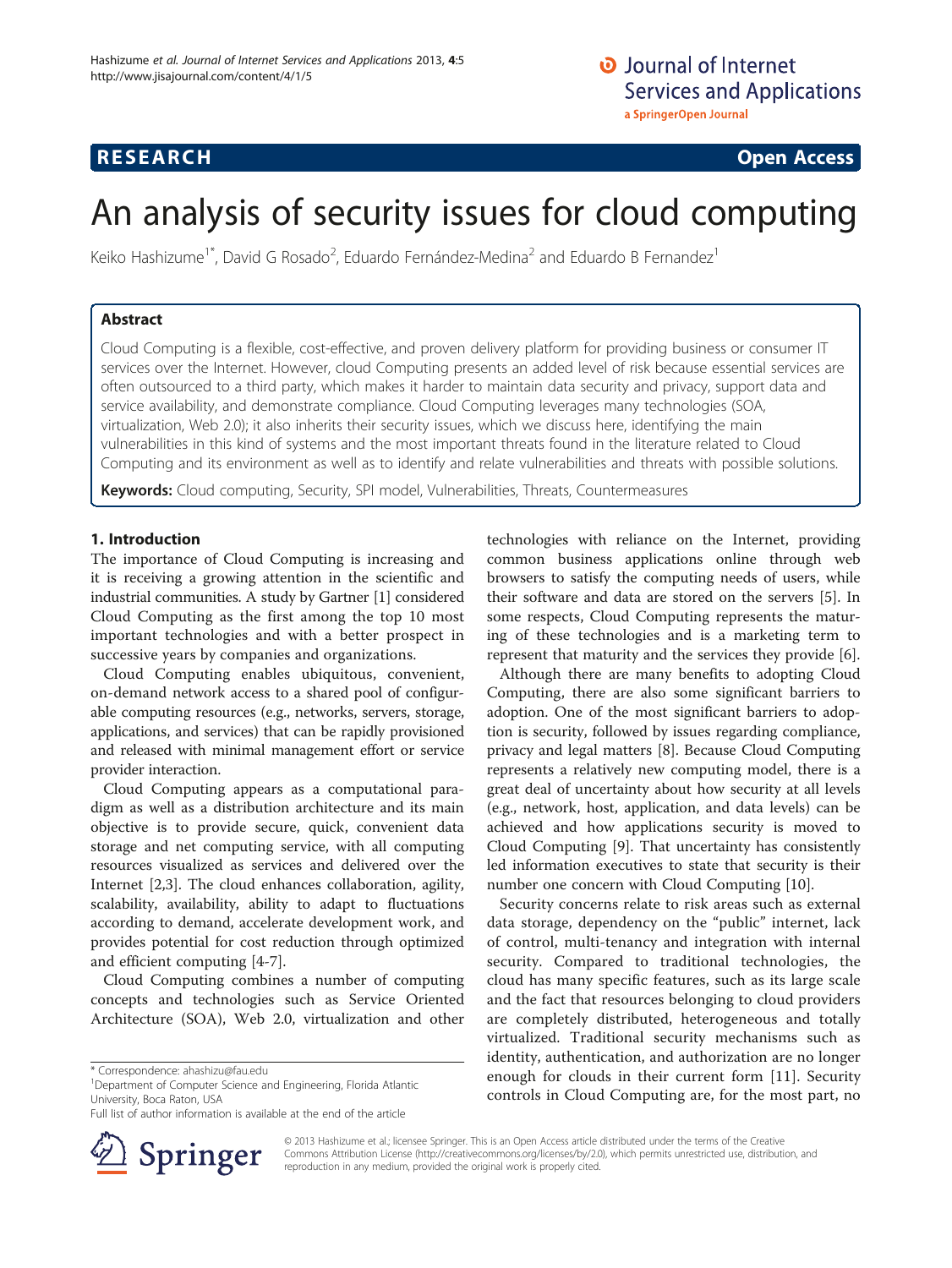different than security controls in any IT environment. However, because of the cloud service models employed, the operational models, and the technologies used to enable cloud services, Cloud Computing may present different risks to an organization than traditional IT solutions. Unfortunately, integrating security into these solutions is often perceived as making them more rigid [\[4](#page-10-0)].

Moving critical applications and sensitive data to public cloud environments is of great concern for those corporations that are moving beyond their data center's network under their control. To alleviate these concerns, a cloud solution provider must ensure that customers will continue to have the same security and privacy controls over their applications and services, provide evidence to customers that their organization are secure and they can meet their service-level agreements, and that they can prove compliance to auditors [\[12\]](#page-10-0).

We present here a categorization of security issues for Cloud Computing focused in the so-called SPI model (SaaS, PaaS and IaaS), identifying the main vulnerabilities in this kind of systems and the most important threats found in the literature related to Cloud Computing and its environment. A threat is a potential attack that may lead to a misuse of information or resources, and the term vulnerability refers to the flaws in a system that allows an attack to be successful. There are some surveys where they focus on one service model, or they focus on listing cloud security issues in general without distinguishing among vulnerabilities and threats. Here, we present a list of vulnerabilities and threats, and we also indicate what cloud service models can be affected by them. Furthermore, we describe the relationship between these vulnerabilities and threats; how these vulnerabilities can be exploited in order to perform an attack, and also present some countermeasures related to these threats which try to solve or improve the identified problems.

The remainder of the paper is organized as follows: Section 2 presents the results obtained from our systematic review. Next, in Section 3 we define in depth the most important security aspects for each layer of the Cloud model. Later, we will analyze the security issues in Cloud Computing identifying the main vulnerabilities for clouds, the most important threats in clouds, and all available countermeasures for these threats and vulnerabilities. Finally, we provide some conclusions.

## 1.1 Systematic review of security issues for cloud computing

We have carried out a systematic review [\[13](#page-10-0)-[15](#page-10-0)] of the existing literature regarding security in Cloud Computing, not only in order to summarize the existing vulnerabilities and threats concerning this topic but also to identify and

analyze the current state and the most important security issues for Cloud Computing.

## 1.2 Question formalization

The question focus was to identify the most relevant issues in Cloud Computing which consider vulnerabilities, threats, risks, requirements and solutions of security for Cloud Computing. This question had to be related with the aim of this work; that is to identify and relate vulnerabilities and threats with possible solutions. Therefore, the research question addressed by our research was the following: What security vulnerabilities and threats are the most important in Cloud Computing which have to be studied in depth with the purpose of handling them? The keywords and related concepts that make up this question and that were used during the review execution are: secure Cloud systems, Cloud security, delivery models security, SPI security, SaaS security, Paas security, IaaS security, Cloud threats, Cloud vulnerabilities, Cloud recommendations, best practices in Cloud.

## 1.3 Selection of sources

The selection criteria through which we evaluated study sources was based on the research experience of the authors of this work, and in order to select these sources we have considered certain constraints: studies included in the selected sources must be written in English and these sources must be web-available. The following list of sources has been considered: ScienceDirect, ACM digital library, IEEE digital library, Scholar Google and DBLP. Later, the experts will refine the results and will include important works that had not been recovered in these sources and will update these work taking into account other constraints such as impact factor, received cites, important journals, renowned authors, etc.

Once the sources had been defined, it was necessary to describe the process and the criteria for study selection and evaluation. The inclusion and exclusion criteria of this study were based on the research question. We therefore established that the studies must contain issues and topics which consider security on Cloud Computing, and that these studies must describe threats, vulnerabilities, countermeasures, and risks.

#### 1.4 Review execution

During this phase, the search in the defined sources must be executed and the obtained studies must be evaluated according to the established criteria. After executing the search chain on the selected sources we obtained a set of about 120 results which were filtered with the inclusion criteria to give a set of about 40 relevant studies. This set of relevant studies was again filtered with the exclusion criteria to give a set of studies which corresponds with 15 primary proposals [\[4,6,10,16-27\]](#page-10-0).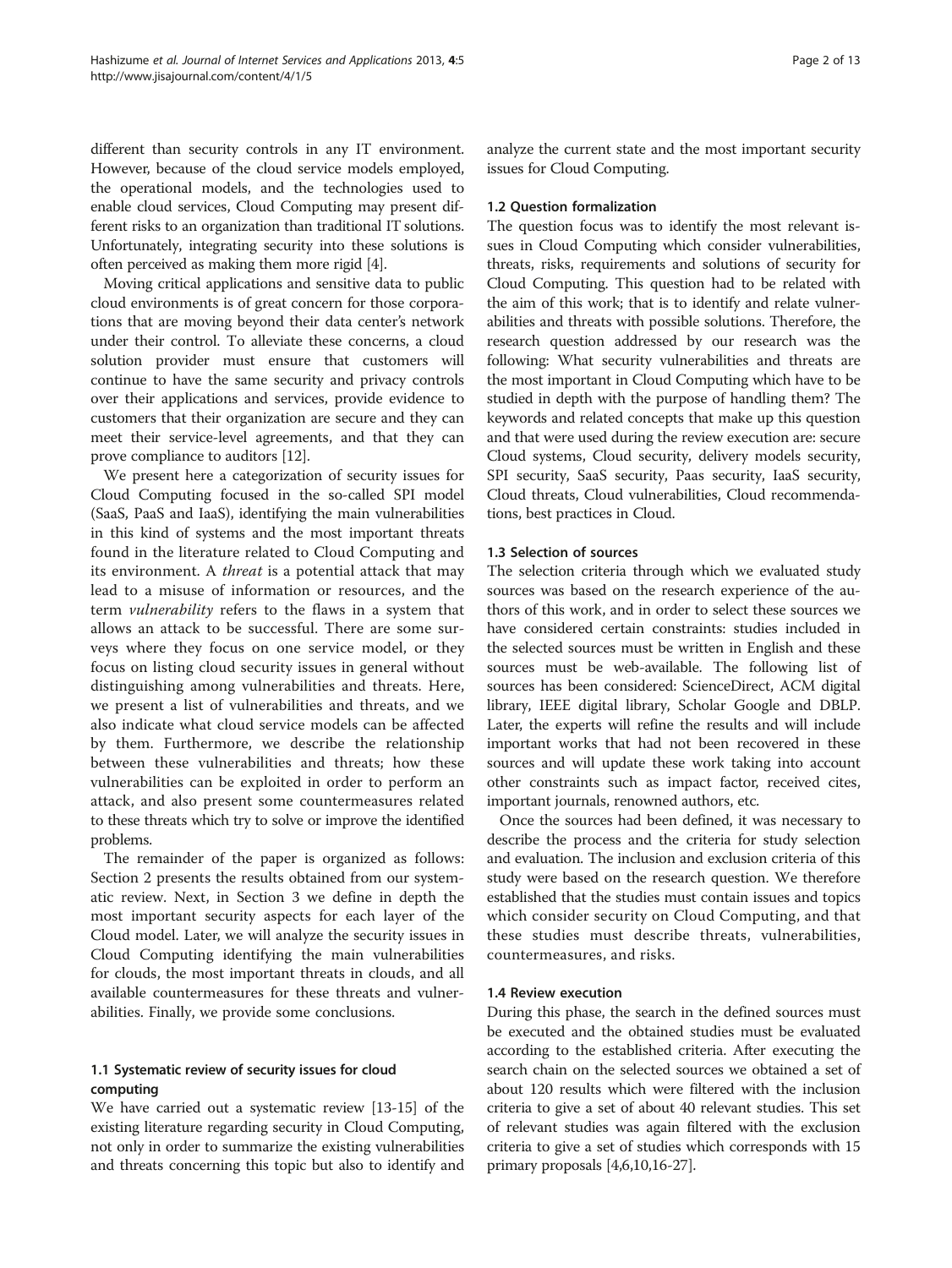#### 2. Results and discussion

The results of the systematic review are summarized in Table 1 which shows a summary of the topics and concepts considered for each approach.

As it is shown in Table 1, most of the approaches discussed identify, classify, analyze, and list a number of vulnerabilities and threats focused on Cloud Computing. The studies analyze the risks and threats, often give recommendations on how they can be avoided or covered, resulting in a direct relationship between vulnerability or threats and possible solutions and mechanisms to solve them. In addition, we can see that in our search, many of the approaches, in addition to speaking about threats and vulnerabilities, also discuss other issues related to security in the Cloud such as the data security, trust, or security recommendations and mechanisms for any of the problems encountered in these environments.

#### 2.1 Security in the SPI model

The cloud model provides three types of services [[21,28,29\]](#page-10-0):

- Software as a Service (SaaS). The capability provided to the consumer is to use the provider's applications running on a cloud infrastructure. The applications are accessible from various client devices through a thin client interface such as a web browser (e.g., web-based email).
- Platform as a Service (PaaS). The capability provided to the consumer is to deploy onto the cloud infrastructure his own applications without installing any platform or tools on their local machines. PaaS refers to providing platform layer resources, including operating system support and software development frameworks that can be used to build higher-level services.
- Infrastructure as a Service (IaaS). The capability provided to the consumer is to provision processing, storage, networks, and other fundamental computing resources where the consumer is able to

deploy and run arbitrary software, which can include operating systems and applications.

With SaaS, the burden of security lies with the cloud provider. In part, this is because of the degree of abstraction, the SaaS model is based on a high degree of integrated functionality with minimal customer control or extensibility. By contrast, the PaaS model offers greater extensibility and greater customer control. Largely because of the relatively lower degree of abstraction, IaaS offers greater tenant or customer control over security than do PaaS or SaaS [[10](#page-10-0)].

Before analyzing security challenges in Cloud Computing, we need to understand the relationships and dependencies between these cloud service models [\[4](#page-10-0)]. PaaS as well as SaaS are hosted on top of IaaS; thus, any breach in IaaS will impact the security of both PaaS and SaaS services, but also it may be true on the other way around. However, we have to take into account that PaaS offers a platform to build and deploy SaaS applications, which increases the security dependency between them. As a consequence of these deep dependencies, any attack to any cloud service layer can compromise the upper layers. Each cloud service model comprises its own inherent security flaws; however, they also share some challenges that affect all of them. These relationships and dependencies between cloud models may also be a source of security risks. A SaaS provider may rent a development environment from a PaaS provider, which might also rent an infrastructure from an IaaS provider. Each provider is responsible for securing his own services, which may result in an inconsistent combination of security models. It also creates confusion over which service provider is responsible once an attack happens.

#### 2.2 Software-as-a-service (SaaS) security issues

SaaS provides application services on demand such as email, conferencing software, and business applications such as ERP, CRM, and SCM [\[30](#page-10-0)]. SaaS users have less control over security among the three fundamental

| Table 1 Summary of the topics considered in each approach |  |  |  |
|-----------------------------------------------------------|--|--|--|
|-----------------------------------------------------------|--|--|--|

| $[4]$<br><b>Topics/References</b> |   | [6] | [10] | $[16]$ | [17] | $[18]$ | $[19]$ | $[20]$ | $[21]$ | $[22]$ | $[23]$ | $[24]$ | $[25]$ | $[26]$ | $[27]$ |
|-----------------------------------|---|-----|------|--------|------|--------|--------|--------|--------|--------|--------|--------|--------|--------|--------|
| Vulnerabilities                   |   | Χ   |      | A      | A    | х      | х      | х      | Χ      |        |        | A      |        |        |        |
| Threats                           |   | Χ   |      | X.     | Χ    | Χ      | X.     | X.     | X.     | X      | X.     | х      | X.     | X      | X      |
| Mechanisms/Recommendations        | X |     |      | Χ      |      | Χ      |        | Χ      |        |        |        | Х      | Х      | Х      | Х      |
| Security Standards                |   |     |      |        |      |        | Χ      |        |        | Χ      |        |        |        |        |        |
| Data Security                     | X |     | Χ    |        |      |        | Χ      |        | X      |        | X      |        | Χ      |        | X      |
| Trust                             |   |     | Χ    |        |      |        |        |        |        |        | Χ      |        | Χ      | X      | Χ      |
| Security Requirements             | Χ |     | Χ    |        |      |        |        |        | Χ      |        | Χ      |        |        | Х      | X      |
| SaaS, PaaS, laaS Security         |   |     | Χ    |        |      |        | Χ      |        |        | Χ      |        |        |        |        |        |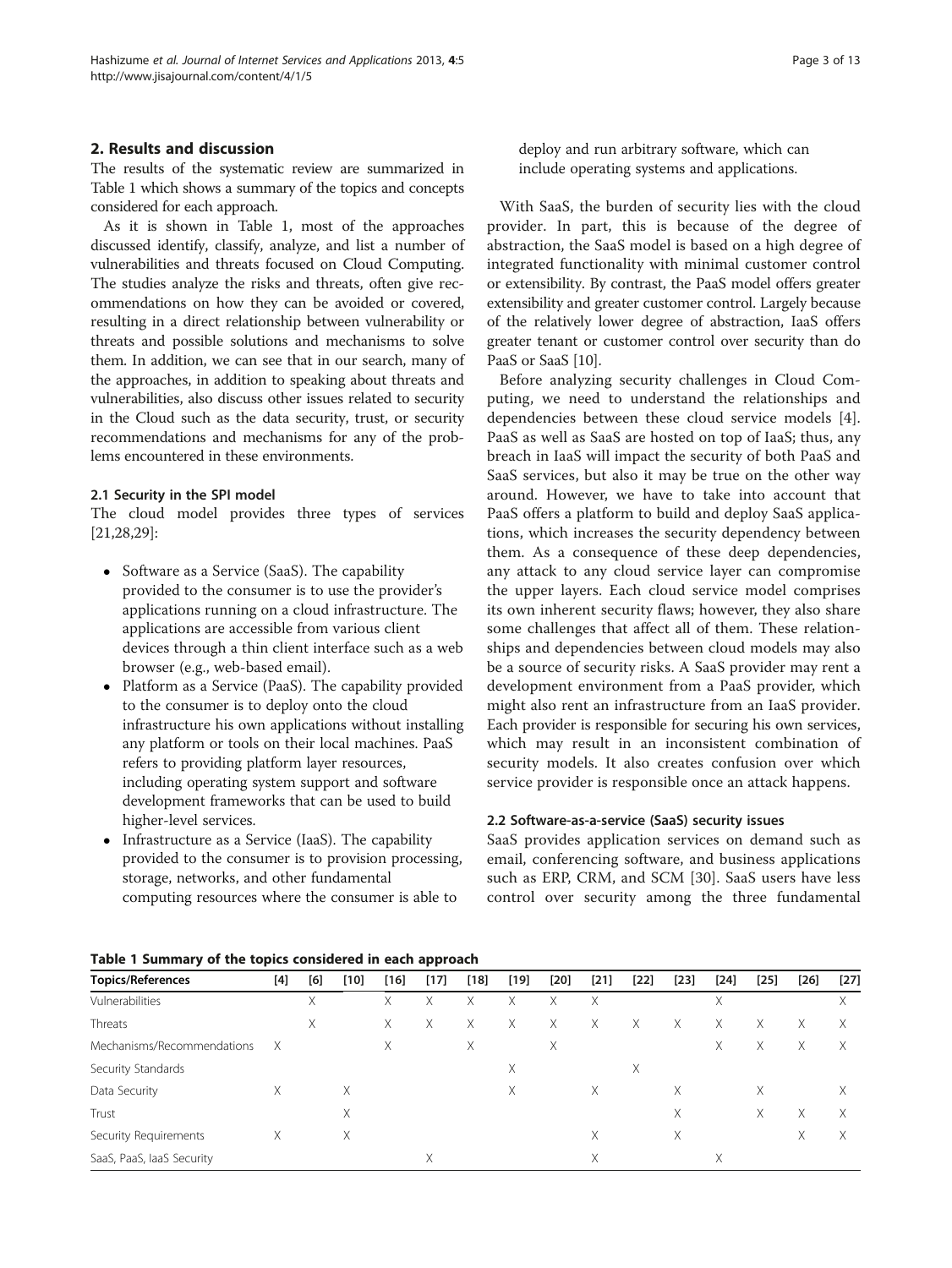delivery models in the cloud. The adoption of SaaS applications may raise some security concerns.

#### 2.3 Application security

These applications are typically delivered via the Internet through a Web browser [\[12,22](#page-10-0)]. However, flaws in web applications may create vulnerabilities for the SaaS applications. Attackers have been using the web to compromise user's computers and perform malicious activities such as steal sensitive data [[31\]](#page-10-0). Security challenges in SaaS applications are not different from any web application technology, but traditional security solutions do not effectively protect it from attacks, so new approaches are necessary [\[21](#page-10-0)]. The Open Web Application Security Project (OWASP) has identified the ten most critical web applications security threats [[32\]](#page-10-0). There are more security issues, but it is a good start for securing web applications.

## 2.4 Multi-tenancy

SaaS applications can be grouped into maturity models that are determined by the following characteristics: scalability, configurability via metadata, and multi-tenancy [[30,33](#page-10-0)]. In the first maturity model, each customer has his own customized instance of the software. This model has drawbacks, but security issues are not so bad compared with the other models. In the second model, the vendor also provides different instances of the applications for each customer, but all instances use the same application code. In this model, customers can change some configuration options to meet their needs. In the third maturity model multi-tenancy is added, so a single instance serves all customers [\[34\]](#page-10-0). This approach enables more efficient use of the resources but scalability is limited. Since data from multiple tenants is likely to be stored in the same database, the risk of data leakage between these tenants is high. Security policies are needed to ensure that customer's data are kept separate from other customers [[35](#page-11-0)]. For the final model, applications can be scaled up by moving the application to a more powerful server if needed.

#### 2.5 Data security

Data security is a common concern for any technology, but it becomes a major challenge when SaaS users have to rely on their providers for proper security [\[12,21](#page-10-0)[,36](#page-11-0)]. In SaaS, organizational data is often processed in plaintext and stored in the cloud. The SaaS provider is the one responsible for the security of the data while is being processed and stored [\[30\]](#page-10-0). Also, data backup is a critical aspect in order to facilitate recovery in case of disaster, but it introduces security concerns as well [\[21](#page-10-0)]. Also cloud providers can subcontract other services such as backup from third-party service providers, which may raise concerns. Moreover, most compliance standards do

not envision compliance with regulations in a world of Cloud Computing [\[12\]](#page-10-0). In the world of SaaS, the process of compliance is complex because data is located in the provider's datacenters, which may introduce regulatory compliance issues such as data privacy, segregation, and security, that must be enforced by the provider.

## 2.6 Accessibility

Accessing applications over the internet via web browser makes access from any network device easier, including public computers and mobile devices. However, it also exposes the service to additional security risks. The Cloud Security Alliance [\[37\]](#page-11-0) has released a document that describes the current state of mobile computing and the top threats in this area such as information stealing mobile malware, insecure networks (WiFi), vulnerabilities found in the device OS and official applications, insecure marketplaces, and proximity-based hacking.

## 2.7 Platform-as-a-service (PaaS) security issues

PaaS facilitates deployment of cloud-based applications without the cost of buying and maintaining the underlying hardware and software layers [[21\]](#page-10-0). As with SaaS and IaaS, PaaS depends on a secure and reliable network and secure web browser. PaaS application security comprises two software layers: Security of the PaaS platform itself (i.e., runtime engine), and Security of customer applications deployed on a PaaS platform [\[10](#page-10-0)]. PaaS providers are responsible for securing the platform software stack that includes the runtime engine that runs the customer applications. Same as SaaS, PaaS also brings data security issues and other challenges that are described as follows:

## 2.7.1 Third-party relationships

Moreover, PaaS does not only provide traditional programming languages, but also does it offer third-party web services components such as mashups [\[10](#page-10-0)[,38](#page-11-0)]. Mashups combine more than one source element into a single integrated unit. Thus, PaaS models also inherit security issues related to mashups such as data and network security [\[39\]](#page-11-0). Also, PaaS users have to depend on both the security of web-hosted development tools and third-party services.

#### 2.7.2 Development Life Cycle

From the perspective of the application development, developers face the complexity of building secure applications that may be hosted in the cloud. The speed at which applications will change in the cloud will affect both the System Development Life Cycle (SDLC) and security [[12,24\]](#page-10-0). Developers have to keep in mind that PaaS applications should be upgraded frequently, so they have to ensure that their application development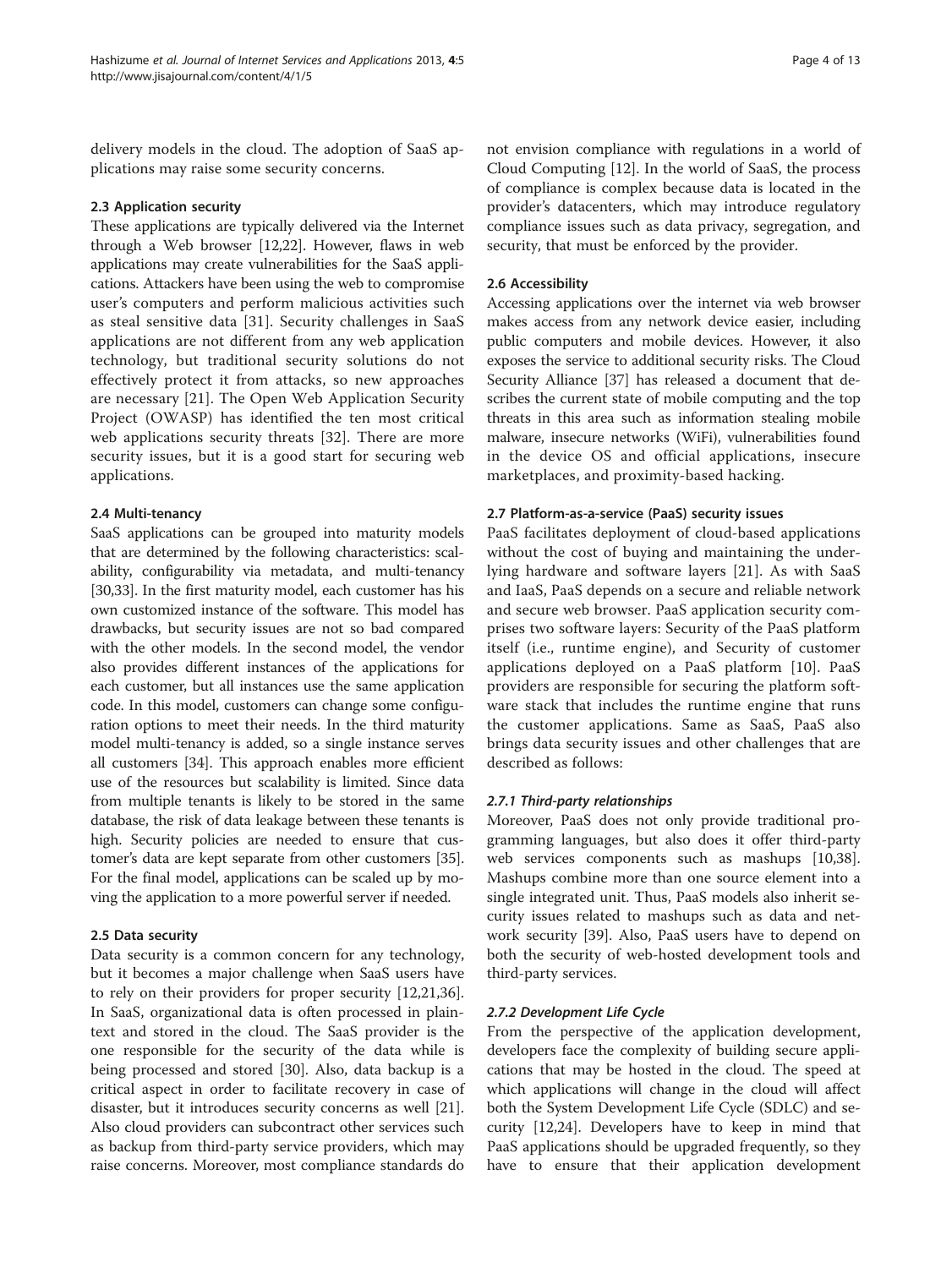processes are flexible enough to keep up with changes [[19\]](#page-10-0). However, developers also have to understand that any changes in PaaS components can compromise the security of their applications. Besides secure development techniques, developers need to be educated about data legal issues as well, so that data is not stored in inappropriate locations. Data may be stored on different places with different legal regimes that can compromise its privacy and security.

## 2.7.3 Underlying infrastructure security

In PaaS, developers do not usually have access to the underlying layers, so providers are responsible for securing the underlying infrastructure as well as the applications services [[40\]](#page-11-0). Even when developers are in control of the security of their applications, they do not have the assurance that the development environment tools provided by a PaaS provider are secure.

In conclusion, there is less material in the literature about security issues in PaaS. SaaS provides software delivered over the web while PaaS offers development tools to create SaaS applications. However, both of them may use multi-tenant architecture so multiple concurrent users utilize the same software. Also, PaaS applications and user's data are also stored in cloud servers which can be a security concern as discussed on the previous section. In both SaaS and PaaS, data is associated with an application running in the cloud. The security of this data while it is being processed, transferred, and stored depends on the provider.

#### 2.8 Infrastructure-as-a-service (IaaS) security issues

IaaS provides a pool of resources such as servers, storage, networks, and other computing resources in the form of virtualized systems, which are accessed through the Internet [[24\]](#page-10-0). Users are entitled to run any software with full control and management on the resources allocated to them [\[18](#page-10-0)]. With IaaS, cloud users have better control over the security compared to the other models as long there is no security hole in the virtual machine monitor [\[21](#page-10-0)]. They control the software running in their virtual machines, and they are responsible to configure security policies correctly [\[41\]](#page-11-0). However, the underlying compute, network, and storage infrastructure is controlled by cloud providers. IaaS providers must undertake a substantial effort to secure their systems in order to minimize these threats that result from creation, communication, monitoring, modification, and mobility [[42](#page-11-0)]. Here are some of the security issues associated to IaaS.

## 2.9 Virtualization

Virtualization allows users to create, copy, share, migrate, and roll back virtual machines, which may allow them to run a variety of applications [[43,44\]](#page-11-0). However, it also introduces new opportunities for attackers because of the extra layer that must be secured [[31](#page-10-0)]. Virtual machine security becomes as important as physical machine security, and any flaw in either one may affect the other [\[19](#page-10-0)]. Virtualized environments are vulnerable to all types of attacks for normal infrastructures; however, security is a greater challenge as virtualization adds more points of entry and more interconnection complexity [\[45\]](#page-11-0). Unlike physical servers, VMs have two boundaries: physical and virtual [[24](#page-10-0)].

#### 2.10 Virtual machine monitor

The Virtual Machine Monitor (VMM) or hypervisor is responsible for virtual machines isolation; therefore, if the VMM is compromised, its virtual machines may potentially be compromised as well. The VMM is a low-level software that controls and monitors its virtual machines, so as any traditional software it entails security flaws [[45](#page-11-0)]. Keeping the VMM as simple and small as possible reduces the risk of security vulnerabilities, since it will be easier to find and fix any vulnerability.

Moreover, virtualization introduces the ability to migrate virtual machines between physical servers for fault tolerance, load balancing or maintenance [[16](#page-10-0)[,46](#page-11-0)]. This useful feature can also raise security problems [\[42,43,47\]](#page-11-0). An attacker can compromise the migration module in the VMM and transfer a victim virtual machine to a malicious server. Also, it is clear that VM migration exposes the content of the VM to the network, which can compromise its data integrity and confidentiality. A malicious virtual machine can be migrated to another host (with another VMM) compromising it.

#### 2.11 Shared resource

VMs located on the same server can share CPU, memory, I/O, and others. Sharing resources between VMs may decrease the security of each VM. For example, a malicious VM can infer some information about other VMs through shared memory or other shared resources without need of compromising the hypervisor [[46](#page-11-0)]. Using covert channels, two VMs can communicate bypassing all the rules defined by the security module of the VMM [\[48](#page-11-0)]. Thus, a malicious Virtual Machine can monitor shared resources without being noticed by its VMM, so the attacker can infer some information about other virtual machines.

#### 2.12 Public VM image repository

In IaaS environments, a VM image is a prepackaged software template containing the configurations files that are used to create VMs. Thus, these images are fundamental for the the overall security of the cloud [[46,49\]](#page-11-0). One can either create her own VM image from scratch, or one can use any image stored in the provider's repository. For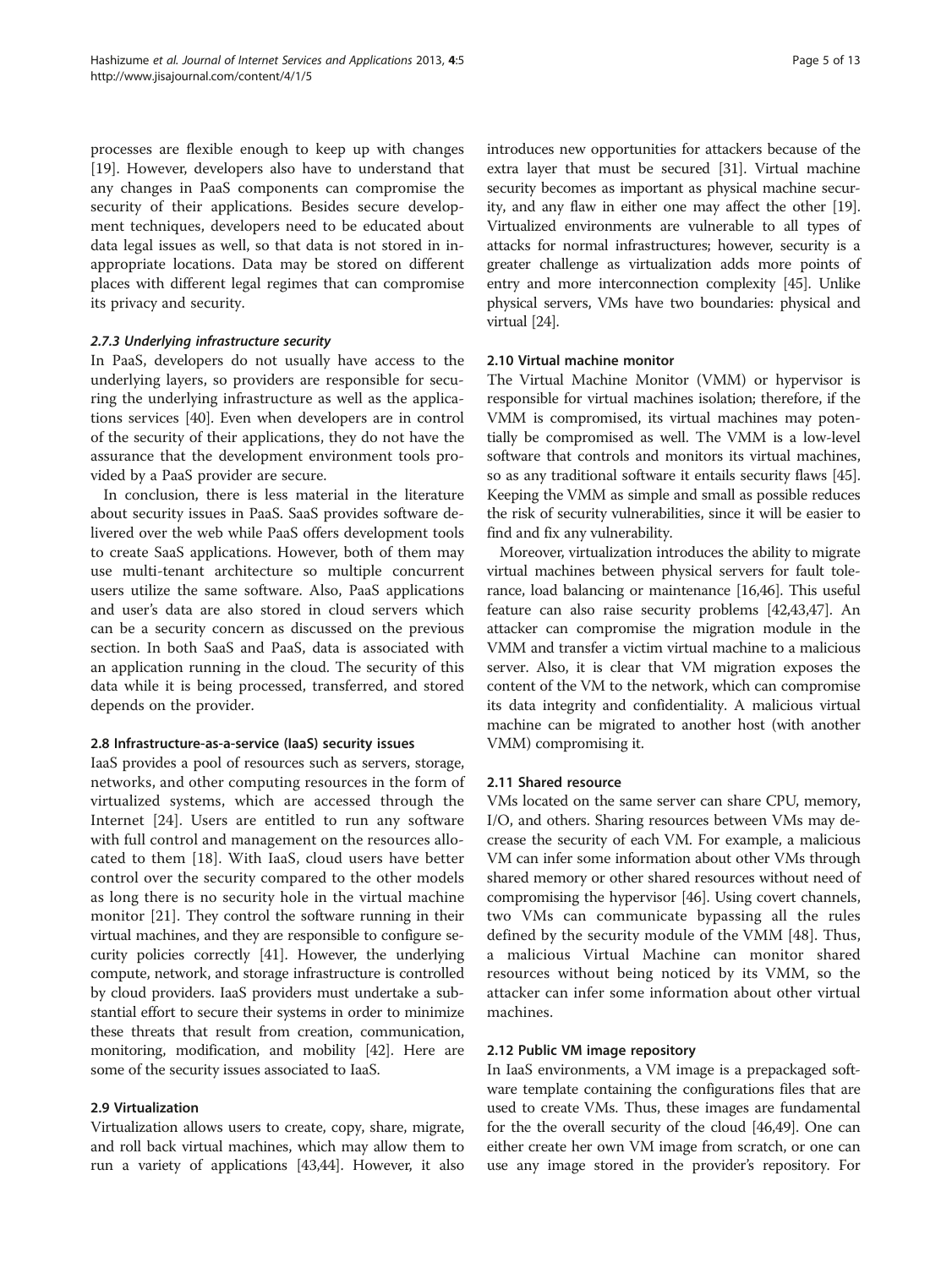example, Amazon offers a public image repository where legitimate users can download or upload a VM image. Malicious users can store images containing malicious code into public repositories compromising other users or even the cloud system [\[20,24,25](#page-10-0)]. For example, an attacker with a valid account can create an image containing malicious code such as a Trojan horse. If another customer uses this image, the virtual machine that this customer creates will be infected with the hidden malware. Moreover, unintentionally data leakage can be introduced by VM replication [\[20](#page-10-0)]. Some confidential information such as passwords or cryptographic keys can be recorded while an image is being created. If the image is not "cleaned", this sensitive information can be exposed to other users. VM images are dormant artifacts that are hard to patch while they are offline [[50](#page-11-0)].

## 2.13 Virtual machine rollback

Furthermore, virtual machines are able to be rolled back to their previous states if an error happens. But rolling back virtual machines can re-expose them to security vulnerabilities that were patched or re-enable previously disabled accounts or passwords. In order to provide rollbacks, we need to make a "copy" (snapshot) of the virtual machine, which can result in the propagation of configuration errors and other vulnerabilities [[12](#page-10-0),[44](#page-11-0)].

## 2.14 Virtual machine life cycle

Additionally, it is important to understand the lifecycle of the VMs and their changes in states as they move through the environment. VMs can be on, off, or suspended which makes it harder to detect malware. Also, even when virtual machines are offline, they can be vulnerable [[24](#page-10-0)]; that is, a virtual machine can be instantiated using an image that may contain malicious code. These malicious images can be the starting point of the proliferation of malware by injecting malicious code within other virtual machines in the creation process.

## 2.15 Virtual networks

Network components are shared by different tenants due to resource pooling. As mentioned before, sharing resources allows attackers to launch cross-tenant attacks [[20\]](#page-10-0). Virtual Networks increase the VMs interconnectivity, an important security challenge in Cloud Computing [\[51\]](#page-11-0). The most secure way is to hook each VM with its host by using dedicated physical channels. However, most hypervisors use virtual networks to link VMs to communicate more directly and efficiently. For instance, most virtualization platforms such as Xen provide two ways to configure virtual networks: bridged and routed, but these techniques increase the possibility to perform some attacks such as sniffing and spoofing virtual network [\[45,52](#page-11-0)].

## 2.16 Analysis of security issues in cloud computing

We systematically analyze now existing security vulnerabilities and threats of Cloud Computing. For each vulnerability and threat, we identify what cloud service model or models are affected by these security problems.

Table [2](#page-6-0) presents an analysis of vulnerabilities in Cloud Computing. This analysis offers a brief description of the vulnerabilities, and indicates what cloud service models (SPI) can be affected by them. For this analysis, we focus mainly on technology-based vulnerabilities; however, there are other vulnerabilities that are common to any organization, but they have to be taken in consideration since they can negatively impact the security of the cloud and its underlying platform. Some of these vulnerabilities are the following:

- Lack of employee screening and poor hiring practices [\[16\]](#page-10-0) – some cloud providers may not perform background screening of their employees or providers. Privileged users such as cloud administrators usually have unlimited access to the cloud data.
- Lack of customer background checks most cloud providers do not check their customer's background, and almost anyone can open an account with a valid credit card and email. Apocryphal accounts can let attackers perform any malicious activity without being identified [[16](#page-10-0)].
- Lack of security education people continue to be a weak point in information security [\[53](#page-11-0)]. This is true in any type of organization; however, in the cloud, it has a bigger impact because there are more people that interact with the cloud: cloud providers, thirdparty providers, suppliers, organizational customers, and end-users.

Cloud Computing leverages many existing technologies such as web services, web browsers, and virtualization, which contributes to the evolution of cloud environments. Therefore, any vulnerability associated to these technologies also affects the cloud, and it can even have a significant impact.

From Table [2](#page-6-0), we can conclude that data storage and virtualization are the most critical and an attack to them can do the most harm. Attacks to lower layers have more impact to the other layers. Table [3](#page-7-0) presents an overview of threats in Cloud Computing. Like Table [2](#page-6-0) it also describes the threats that are related to the technology used in cloud environments, and it indicates what cloud service models are exposed to these threats. We put more emphasis on threats that are associated with data being stored and processed remotely, sharing resources and the usage of virtualization.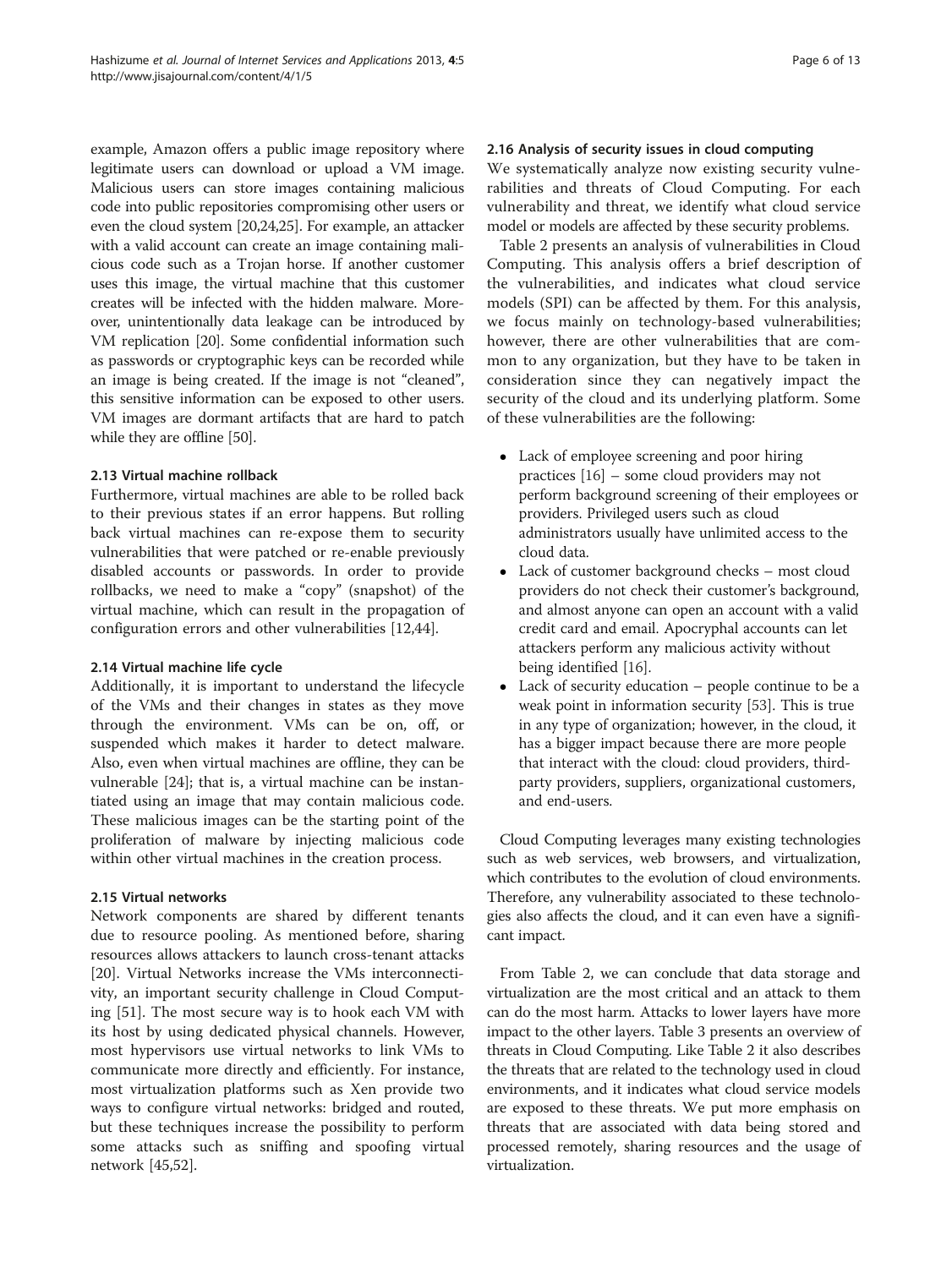#### <span id="page-6-0"></span>Table 2 Vulnerabilities in cloud computing

| ID               | <b>Vulnerabilities</b>                            | <b>Description</b>                                                                                                                                                                                             | Layer      |  |  |  |  |
|------------------|---------------------------------------------------|----------------------------------------------------------------------------------------------------------------------------------------------------------------------------------------------------------------|------------|--|--|--|--|
| V <sub>0</sub> 1 | Insecure interfaces and APIs                      | Cloud providers offer services that can be accessed through APIs (SOAP, REST, or HTTP with XML/JSON)<br>[42]. The security of the cloud depends upon the security of these interfaces [16]. Some problems are: |            |  |  |  |  |
|                  |                                                   | a) Weak credential                                                                                                                                                                                             |            |  |  |  |  |
|                  |                                                   | b) Insufficient authorization checks                                                                                                                                                                           |            |  |  |  |  |
|                  |                                                   | c) Insufficient input-data validation                                                                                                                                                                          |            |  |  |  |  |
|                  |                                                   | Also, cloud APIs are still immature which means that are frequently updated. A fixed bug can introduce<br>another security hole in the application [54].                                                       |            |  |  |  |  |
|                  | V02 Unlimited allocation of<br>resources          | Inaccurate modeling of resource usage can lead to overbooking or over-provisioning [17].                                                                                                                       | <b>SPI</b> |  |  |  |  |
|                  | V03 Data-related vulnerabilities                  | a) Data can be colocated with the data of unknown owners (competitors, or intruders) with a weak<br>separation [36]                                                                                            | <b>SPI</b> |  |  |  |  |
|                  |                                                   | b) Data may be located in different jurisdictions which have different laws [19,54,55]                                                                                                                         |            |  |  |  |  |
|                  |                                                   | c) Incomplete data deletion - data cannot be completely removed [19,20,25,56]                                                                                                                                  |            |  |  |  |  |
|                  |                                                   | d) Data backup done by untrusted third-party providers [56,57]                                                                                                                                                 |            |  |  |  |  |
|                  |                                                   | e) Information about the location of the data usually is unavailable or not disclosed to users [25]                                                                                                            |            |  |  |  |  |
|                  |                                                   | f) Data is often stored, processed, and transferred in clear plain text                                                                                                                                        |            |  |  |  |  |
|                  | V04 Vulnerabilities in Virtual<br>Machines        | a) Possible covert channels in the colocation of VMs [48,58,59]                                                                                                                                                |            |  |  |  |  |
|                  |                                                   | b) Unrestricted allocation and deallocation of resources with VMs [57]                                                                                                                                         |            |  |  |  |  |
|                  |                                                   | c) Uncontrolled Migration - VMs can be migrated from one server to another server due to fault<br>tolerance, load balance, or hardware maintenance [42,44]                                                     |            |  |  |  |  |
|                  |                                                   | d) Uncontrolled snapshots - VMs can be copied in order to provide flexibility [12], which may lead to<br>data leakage                                                                                          |            |  |  |  |  |
|                  |                                                   | e) Uncontrolled rollback could lead to reset vulnerabilities - VMs can be backed up to a previous state for<br>restoration [44], but patches applied after the previous state disappear                        |            |  |  |  |  |
|                  |                                                   | f) VMs have IP addresses that are visible to anyone within the cloud - attackers can map where the target<br>VM is located within the cloud (Cloud cartography [58])                                           |            |  |  |  |  |
|                  | V05 Vulnerabilities in Virtual<br>Machine Images  | a) Uncontrolled placement of VM images in public repositories [24]                                                                                                                                             |            |  |  |  |  |
|                  |                                                   | b) VM images are not able to be patched since they are dormant artifacts [44]                                                                                                                                  |            |  |  |  |  |
|                  | V06 Vulnerabilities in Hypervisors                | a) Complex hypervisor code [60]                                                                                                                                                                                |            |  |  |  |  |
|                  |                                                   | b) Flexible configuration of VMs or hypervisors to meet organization needs can be exploited                                                                                                                    |            |  |  |  |  |
|                  | V07 Vulnerabilities in Virtual<br><b>Networks</b> | Sharing of virtual bridges by several virtual machines [51]                                                                                                                                                    |            |  |  |  |  |

The relationship between threats and vulnerabilities is illustrated in Table [4,](#page-8-0) which describes how a threat can take advantage of some vulnerability to compromise the system. The goal of this analysis is also to identify some existing defenses that can defeat these threats. This information can be expressed in a more detailed way using misuse patterns [[62](#page-11-0)]. Misuse patterns describe how a misuse is performed from the point of view of the attacker. For instance, in threat T10, an attacker can read or tamper with the contents of the VM state files during live migration. This can be possible because VM migration transfer the data over network channels that are often insecure, such as the Internet. Insecure VM migration can be mitigated by the following proposed techniques: TCCP [[63](#page-11-0)] provides confidential execution of VMs and secure migration operations as well. PALM [[64](#page-11-0)] proposes a secure migration system that provides VM live migration capabilities under the condition

that a VMM-protected system is present and active. Threat 11 is another cloud threat where an attacker creates malicious VM image containing any type of virus or malware. This threat is feasible because any legitimate user can create a VM image and publish it on the provider's repository where other users can retrieve them. If the malicious VM image contains malware, it will infect other VMs instantiated with this malicious VM image. In order to overcome this threat, an image management system was proposed, Mirage [\[49\]](#page-11-0). It provides the following security management features: access control framework, image filters, provenance tracking system, and repository maintenance services.

#### 2.17 Countermeasures

In this section, we provide a brief description of each countermeasure mentioned before, except for threats T02 and T07.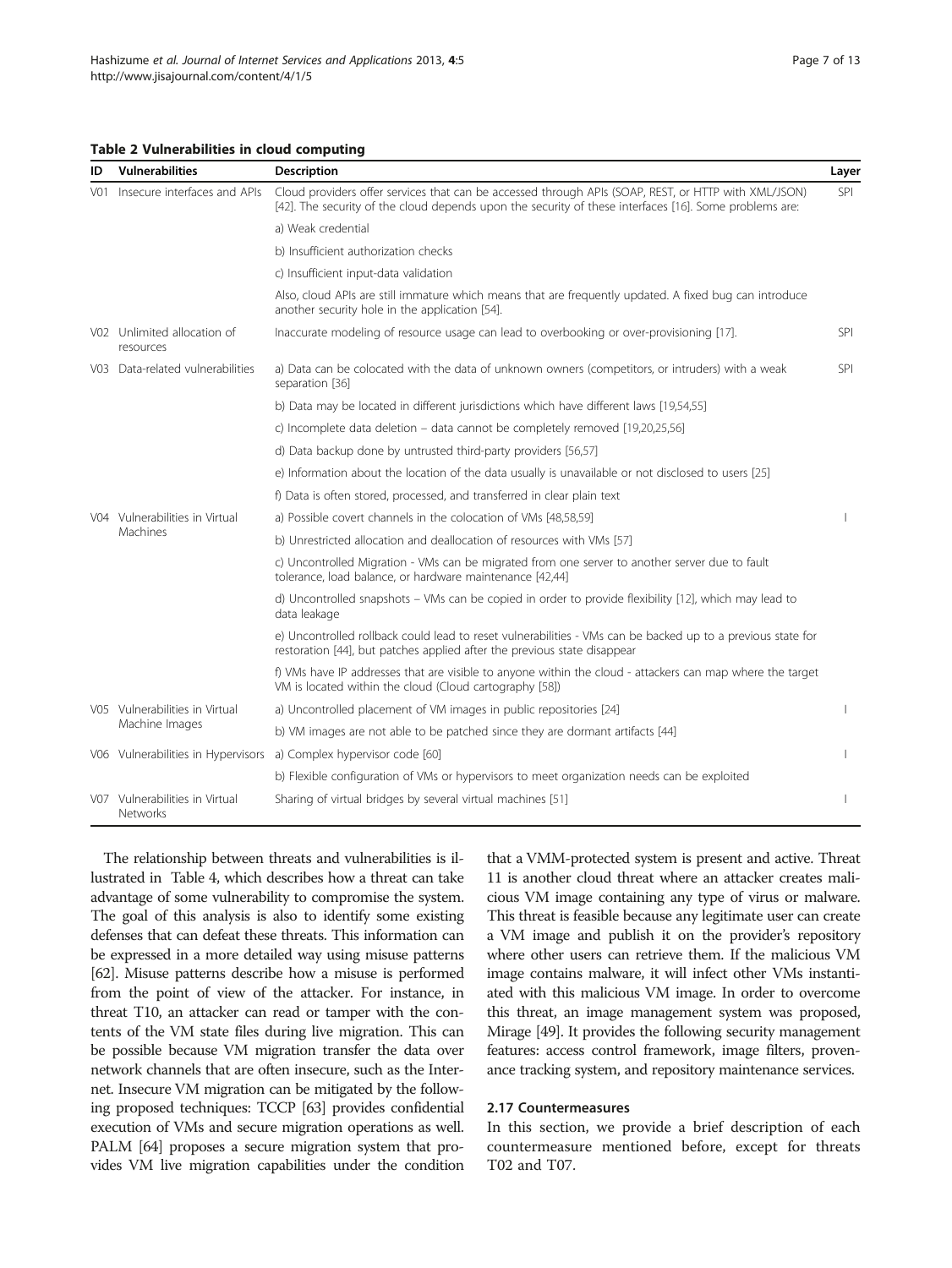<span id="page-7-0"></span>Table 3 Threats in cloud computing

| ID              | <b>Threats</b>                            | <b>Description</b>                                                                                                                                                                                                                                                                    | Layer      |
|-----------------|-------------------------------------------|---------------------------------------------------------------------------------------------------------------------------------------------------------------------------------------------------------------------------------------------------------------------------------------|------------|
| T <sub>01</sub> | Account or service<br>hijacking           | An account theft can be performed by different ways such as social engineering and weak credentials. If an<br>attacker gains access to a user's credential, he can perform malicious activities such as access sensitive data,<br>manipulate data, and redirect any transaction [16]. | <b>SPI</b> |
|                 | T02 Data scavenging                       | Since data cannot be completely removed from unless the device is destroyed, attackers may be able to<br>recover this data [10,17,25].                                                                                                                                                | <b>SPI</b> |
| T03             | Data leakage                              | Data leakage happens when the data gets into the wrong hands while it is being transferred, stored, audited<br>or processed [16,17,20,58].                                                                                                                                            |            |
| T04             | Denial of Service                         | It is possible that a malicious user will take all the possible resources. Thus, the system cannot satisfy any<br>request from other legitimate users due to resources being unavailable.                                                                                             |            |
|                 | T05 Customer-data<br>manipulation         | Users attack web applications by manipulating data sent from their application component to the server's<br>application [20,32]. For example, SQL injection, command injection, insecure direct object references, and<br>cross-site scripting.                                       | S          |
|                 | T06 VM escape                             | It is designed to exploit the hypervisor in order to take control of the underlying infrastructure [24,61].                                                                                                                                                                           |            |
|                 | T07 VM hopping                            | It happens when a VM is able to gain access to another VM (i.e. by exploting some hypervisor vulnerability)<br>[17,43]                                                                                                                                                                |            |
| T08             | Malicious VM creation                     | An attacker who creates a valid account can create a VM image containing malicious code such as a Trojan<br>horse and store it in the provider repository [20].                                                                                                                       |            |
| T09             | Insecure VM migration                     | Live migration of virtual machines exposes the contents of the VM state files to the network. An attacker can<br>do the following actions:                                                                                                                                            |            |
|                 |                                           | a) Access data illegally during migration [42]                                                                                                                                                                                                                                        |            |
|                 |                                           | b) Transfer a VM to an untrusted host [44]                                                                                                                                                                                                                                            |            |
|                 |                                           | c) Create and migrate several VM causing disruptions or DoS                                                                                                                                                                                                                           |            |
|                 | T10 Sniffing/Spoofing virtual<br>networks | A malicious VM can listen to the virtual network or even use ARP spoofing to redirect packets from/to other<br>VMs [45,51].                                                                                                                                                           |            |

## 2.17.1 Countermeasures for T01: account or service hijacking

2.17.1.1 Identity and access management guidance Cloud Security Alliance (CSA) is a non-profit organization that promotes the use of best practices in order to provide security in cloud environments. CSA has issued an Identity and Access Management Guidance [[65\]](#page-11-0) which provides a list of recommended best practiced to assure identities and secure access management. This report includes centralized directory, access management, identity management, role-based access control, user access certifications, privileged user and access management, separation of duties, and identity and access reporting.

2.17.1.2 Dynamic credentials [[66](#page-11-0)] presents an algorithm to create dynamic credentials for mobile cloud computing systems. The dynamic credential changes its value once a user changes its location or when he has exchanged a certain number of data packets.

#### 2.17.2 Countermeasures for T03: data leakage

2.17.2.1 Fragmentation-redundancy-scattering (FRS) technique [[67](#page-11-0)] this technique aims to provide intrusion tolerance and, in consequence, secure storage. This technique consists in first breaking down sensitive data into insignificant fragments, so any fragment does not have any significant information by itself. Then, fragments are

scattered in a redundant fashion across different sites of the distributed system.

2.17.2.2 Digital signatures [[68](#page-11-0)] proposes to secure data using digital signature with RSA algorithm while data is being transferred over the Internet. They claimed that RSA is the most recognizable algorithm, and it can be used to protect data in cloud environments.

2.17.2.3 Homomorphic encryption The three basic operations for cloud data are transfer, store, and process. Encryption techniques can be used to secure data while it is being transferred in and out of the cloud or stored in the provider's premises. Cloud providers have to decrypt cipher data in order to process it, which raises privacy concerns. In [[70](#page-11-0)], they propose a method based on the application of fully homomorphic encryption to the security of clouds. Fully homomorphic encryption allows performing arbitrary computation on ciphertexts without being decrypted. Current homomorphic encryption schemes support limited number of homomorphic operations such as addition and multiplication. The authors in [[77](#page-11-0)] provided some real-world cloud applications where some basic homomorphic operations are needed. However, it requires a huge processing power which may impact on user response time and power consumption.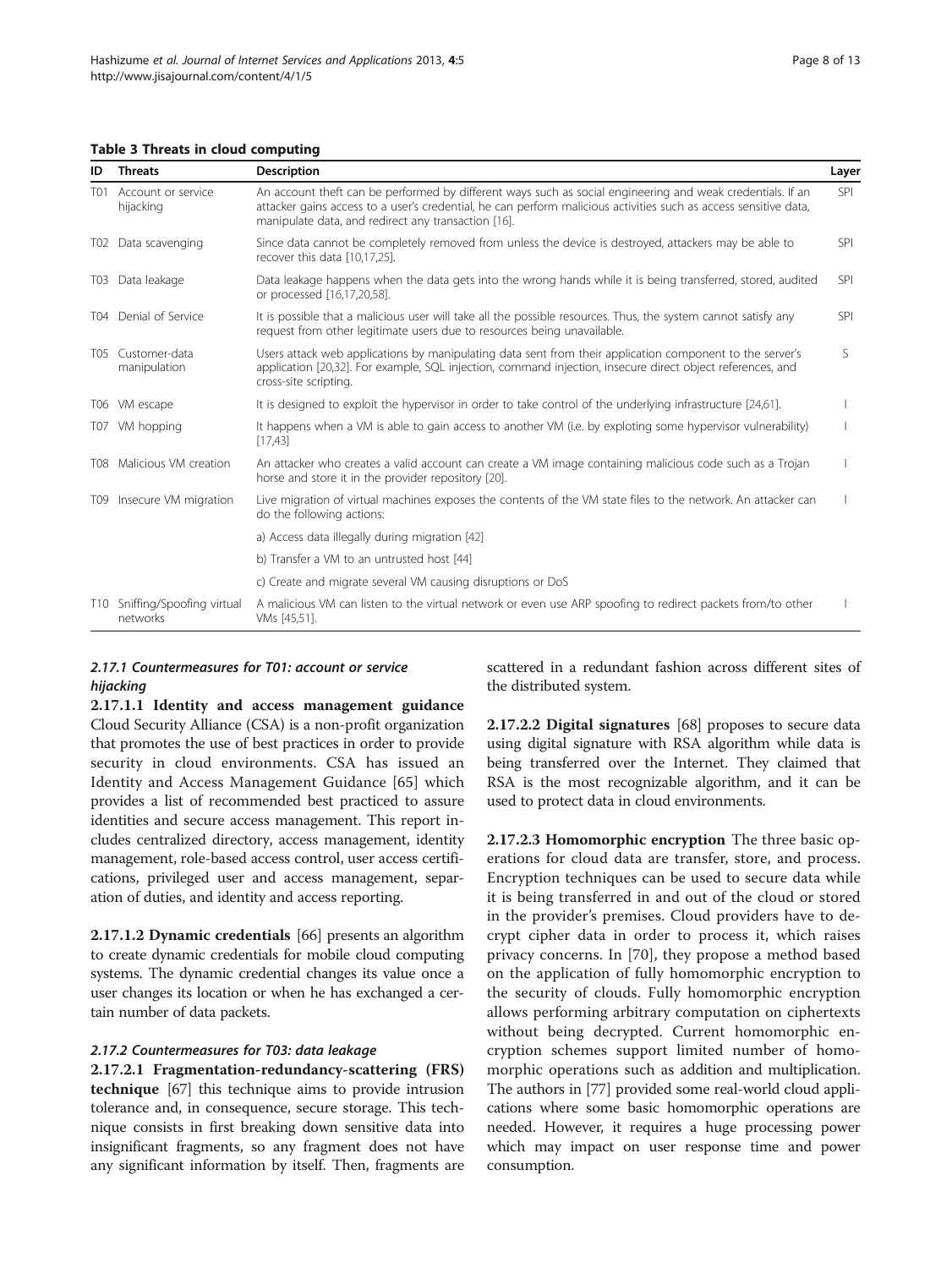|                  | <b>Threat Vulnerabilities</b>                   | <b>Incidents</b>                                                                                                                                     | Countermeasures                                                                      |
|------------------|-------------------------------------------------|------------------------------------------------------------------------------------------------------------------------------------------------------|--------------------------------------------------------------------------------------|
| <b>T01</b>       | V <sub>01</sub>                                 | An attacker can use the victim's account to get access to the target's<br>resources.                                                                 | Identity and Access Management<br>Guidance [65]                                      |
|                  |                                                 |                                                                                                                                                      | Dynamic credential [66]                                                              |
| T <sub>02</sub>  | V03a, V03c                                      | Data from hard drives that are shared by several customers cannot be<br>completely removed.                                                          | Specify destruction strategies on<br>Service-level Agreements (SLAs)                 |
| T <sub>0</sub> 3 | V03a, V03c, V03d,<br>V03f, V04a-f, V05a,<br>V07 | Authors in [58] illustrated the steps necessary to gain confidential<br>information from other VMs co-located in the same server as the<br>attacker. | FRS techniques [67]                                                                  |
|                  |                                                 |                                                                                                                                                      | Digital Signatures [68]                                                              |
|                  |                                                 | Side channel [69]                                                                                                                                    | Encryption [69]                                                                      |
|                  |                                                 |                                                                                                                                                      | Homomorphic encryption [70]                                                          |
| T04              | V01, V02                                        | An attacker can request more computational resources, so other legal<br>users are not able to get additional capacity.                               | Cloud providers can force policies to offer<br>limited computational resources       |
| T <sub>05</sub>  | V <sub>01</sub>                                 | Some examples are described in [32] such as SQL, command injection,<br>and cross-site scripting                                                      | Web application scanners [71]                                                        |
| T <sub>06</sub>  | V06a, V06b                                      | A zero-day exploit in the HyperVM virtualization application that<br>destroyed about 100,000 websites [72]                                           | HyperSafe [60]                                                                       |
|                  |                                                 |                                                                                                                                                      | <b>TCCP (Trusted Cloud</b>                                                           |
|                  |                                                 |                                                                                                                                                      | Computing Platform) [63]                                                             |
|                  |                                                 |                                                                                                                                                      | TVDc (Trusted Virtual Datacenter) [73,74]                                            |
| T07              | V04b, V06b                                      | [75] presents a study that demonstrates security flaws in most virtual<br>machines monitors                                                          |                                                                                      |
| <b>T08</b>       | V05a, V05b                                      | An attacker can create a VM image containing malware and publish it<br>in a public repository.                                                       | Mirage [49]                                                                          |
| T09              | V04d                                            | [76] has empirically showed attacks against the migration functionality<br>of the latest version of the Xen and VMware virtualization products.      | PALM [64]                                                                            |
|                  |                                                 |                                                                                                                                                      | <b>TCCP [63]</b>                                                                     |
|                  |                                                 |                                                                                                                                                      | <b>VNSS [52]</b>                                                                     |
| T <sub>10</sub>  | V <sub>07</sub>                                 | Sniffing and spoofing virtual networks [51]                                                                                                          | Virtual network framework based on Xen<br>network modes: "bridged" and "routed" [51] |

<span id="page-8-0"></span>Table 4 Relationships between threats, vulnerabilities, and countermeasures

2.17.2.4 Encryption Encryption techniques have been used for long time to secure sensitive data. Sending or storing encrypted data in the cloud will ensure that data is secure. However, it is true assuming that the encryption algorithms are strong. There are some well-known encryption schemes such as AES (Advanced Encryption Standard). Also, SSL technology can be used to protect data while it is in transit. Moreover, [\[69](#page-11-0)] describes that encryption can be used to stop side channel attacks on cloud storage de-duplication, but it may lead to offline dictionary attacks reveling personal keys.

#### 2.17.3 Countermeasures for T05: customer data manipulation

2.17.3.1 Web application scanners Web applications can be an easy target because they are exposed to the public including potential attackers. Web application scanners [[71\]](#page-11-0) is a program which scans web applications through the web front-end in order to identify security vulnerabilities. There are also other web application security tools such as web application firewall. Web application firewall routes all web traffic through the web application firewall which inspects specific threats.

#### 2.17.4 Countermeasures for T06: VM escape

2.17.4.1 HyperSafe [[60\]](#page-11-0) It is an approach that provides hypervisor control-flow integrity. HyperSafe's goal is to protect type I hypervisors using two techniques: nonbypassable memory lockdown which protects writeprotected memory pages from being modified, and restricted pointed indexing that converts control data into pointer indexes. In order to evaluate the effectiveness of this approach, they have conducted four types of attacks such as modify the hypervisor code, execute the injected code, modify the page table, and tamper from a return table. They concluded that HyperSafe successfully prevented all these attacks, and that the performance overhead is low.

2.17.4.2 Trusted cloud computing platform TCCP [[63](#page-11-0)] enables providers to offer closed box execution environments, and allows users to determine if the environment is secure before launching their VMs. The TCCP adds two fundamental elements: a trusted virtual machine monitor (TVMM) and a trusted coordinator (TC). The TC manages a set of trusted nodes that run TVMMs, and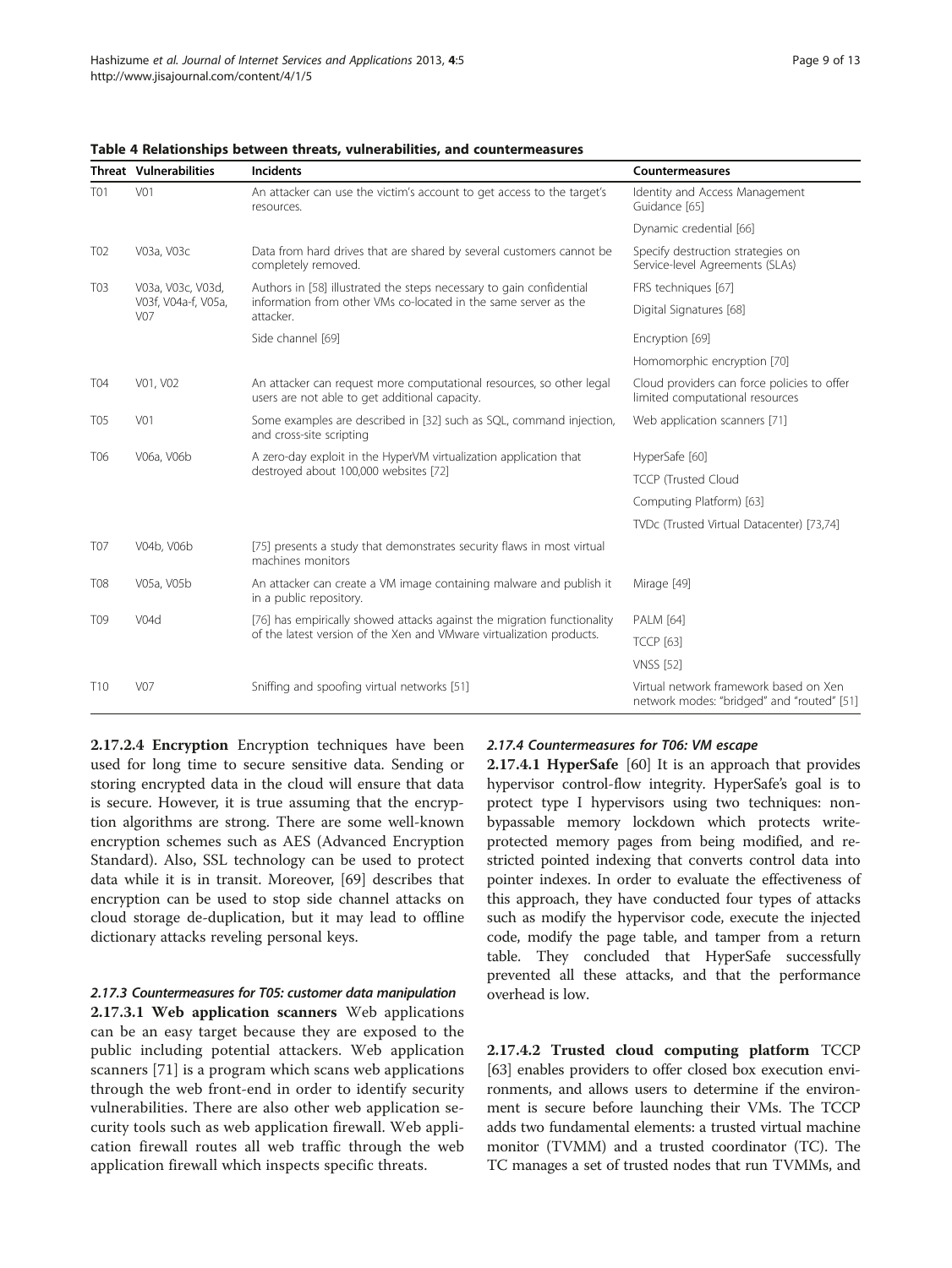it is maintained but a trusted third party. The TC participates in the process of launching or migrating a VM, which verifies that a VM is running in a trusted platform. The authors in [\[78\]](#page-12-0) claimed that TCCP has a significant downside due to the fact that all the transactions have to verify with the TC which creates an overload. They proposed to use Direct Anonymous Attestation (DAA) and Privacy CA scheme to tackle this issue.

2.17.4.3 Trusted virtual datacenter TVDc [\[73,74\]](#page-11-0) insures isolation and integrity in cloud environments. It groups virtual machines that have common objectives into workloads named Trusted Virtual Domains (TVDs). TVDc provides isolation between workloads by enforcing mandatory access control, hypervisor-based isolation, and protected communication channels such as VLANs. TVDc provides integrity by employing load-time attestation mechanism to verify the integrity of the system.

## 2.17.5 Countermeasures for T08: malicious virtual machine creation

2.17.5.1 Mirage In [[49](#page-11-0)], the authors propose a virtual machine image management system in a cloud computing environments. This approach includes the following security features: access control framework, image filters, a provenance tracking, and repository maintenance services. However, one limitation of this approach is that filters may not be able to scan all malware or remove all the sensitive data from the images. Also, running these filters may raise privacy concerns because they have access to the content of the images which can contain customer's confidential data.

## 2.17.6 Countermeasures for T09: insecure virtual machine migration

2.17.6.1 Protection aegis for live migration of VMs (PALM) [\[64\]](#page-11-0) proposes a secure live migration framework that preserves integrity and privacy protection during and after migration. The prototype of the system was implemented based on Xen and GNU Linux, and the results of the evaluation showed that this scheme only adds slight downtime and migration time due to encryption and decryption.

2.17.6.2 VNSS [[52](#page-11-0)] proposes a security framework that customizes security policies for each virtual machine, and it provides continuous protection thorough virtual machine live migration. They implemented a prototype system based on Xen hypervisors using stateful firewall technologies and userspace tools such as iptables, xm commands program and conntrack-tools. The authors conducted some experiments to evaluate their framework, and the results revealed that the security policies are in place throughout live migration.

## 2.17.7 Countermeasures for T010: sniffing/spoofing virtual networks

2.17.7.1 Virtual network security Wu and et al. [\[51](#page-11-0)] presents a virtual network framework that secures the communication among virtual machines. This framework is based on Xen which offers two configuration modes for virtual networks: "bridged" and "routed". The virtual network model is composed of three layers: routing layers, firewall, and shared networks, which can prevent VMs from sniffing and spoofing. An evaluation of this approach was not performed when this publication was published.

Furthermore, web services are the largest implementation technology in cloud environments. However, web services also lead to several challenges that need to be addressed. Security web services standards describe how to secure communication between applications through integrity, confidentiality, authentication and authorization. There are several security standard specifications [[79](#page-12-0)] such as Security Assertion Markup Language (SAML), WS-Security, Extensible Access Control Markup (XACML), XML Digital Signature, XML Encryption, Key Management Specification (XKMS), WS-Federation, WS-Secure Conversation, WS-Security Policy and WS-Trust. The NIST Cloud Computing Standards Roadmap Working Group has gathered high level standards that are relevant for Cloud Computing.

## 3 Conclusions

Cloud Computing is a relatively new concept that presents a good number of benefits for its users; however, it also raises some security problems which may slow down its use. Understanding what vulnerabilities exist in Cloud Computing will help organizations to make the shift towards the Cloud. Since Cloud Computing leverages many technologies, it also inherits their security issues. Traditional web applications, data hosting, and virtualization have been looked over, but some of the solutions offered are immature or inexistent. We have presented security issues for cloud models: IaaS, PaaS, and IaaS, which vary depending on the model. As described in this paper, storage, virtualization, and networks are the biggest security concerns in Cloud Computing. Virtualization which allows multiple users to share a physical server is one of the major concerns for cloud users. Also, another challenge is that there are different types of virtualization technologies, and each type may approach security mechanisms in different ways. Virtual networks are also target for some attacks especially when communicating with remote virtual machines.

Some surveys have discussed security issues about clouds without making any difference between vulnerabilities and threats. We have focused on this distinction, where we consider important to understand these issues. Enumerating these security issues was not enough; that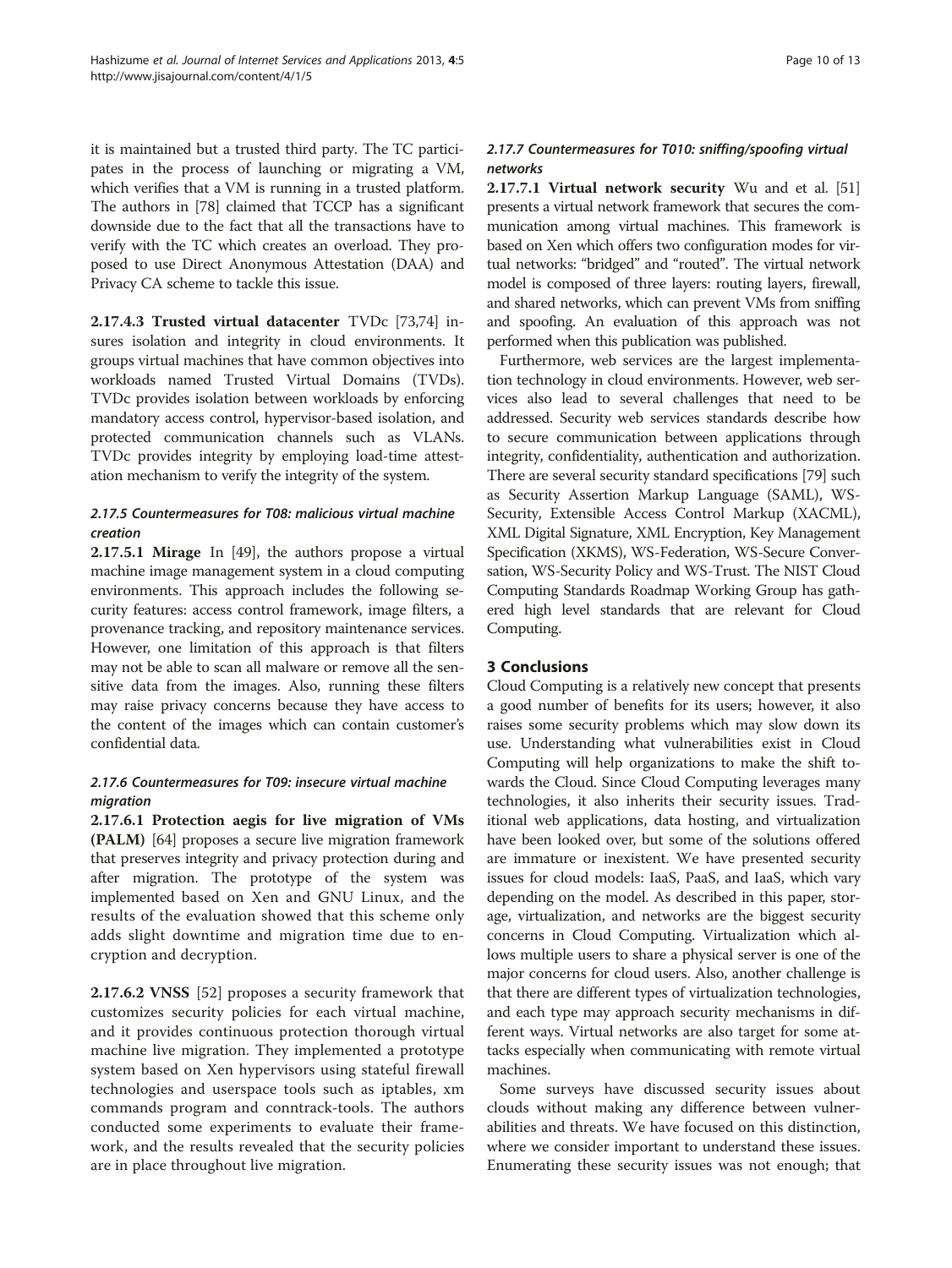<span id="page-10-0"></span>is why we made a relationship between threats and vulnerabilities, so we can identify what vulnerabilities contribute to the execution of these threats and make the system more robust. Also, some current solutions were listed in order to mitigate these threats. However, new security techniques are needed as well as redesigned traditional solutions that can work with cloud architectures. Traditional security mechanisms may not work well in cloud environments because it is a complex architecture that is composed of a combination of different technologies.

We have expressed three of the items in Table [4](#page-8-0) as misuse patterns [[46](#page-11-0)]. We intend to complete all the others in the future.

#### Competing Interests

The authors declare that they have no competing interests.

#### Authors' contributions

KH, DGR, EFM and EBF made a substantial contribution to the systematic review, security analysis of Cloud Computing, and revised the final manuscript version. They all approved the final version to be published.

#### Acknowledgments

This work was supported in part by the NSF (grants OISE-0730065). Any opinions, findings, and conclusions or recommendations expressed in this material are those of the author(s) and do not necessarily reflect those of the NSF. We also want to thank the GSyA Research Group at the University of Castilla-La Mancha, in Ciudad Real, Spain for collaborating with us in this project.

#### Author details

<sup>1</sup>Department of Computer Science and Engineering, Florida Atlantic University, Boca Raton, USA. <sup>2</sup>Department of Information Systems and Technologies GSyA Research Group, University of Castilla-La Mancha, Ciudad Real, Spain.

#### Received: 5 February 2013 Accepted: 5 February 2013 Published: 27 February 2013

#### References

- 1. Gartner Inc Gartner identifies the Top 10 strategic technologies for 2011. Online. Available: http://www.gartner.com/it/page.jsp?id=1454221. Accessed: 15-Jul-2011
- 2. Zhao G, Liu J, Tang Y, Sun W, Zhang F, Ye X, Tang N (2009) Cloud Computing: A Statistics Aspect of Users. In: First International Conference on Cloud Computing (CloudCom), Beijing, China. Springer Berlin, Heidelberg, pp 347–358
- 3. Zhang S, Zhang S, Chen X, Huo X (2010) Cloud Computing Research and Development Trend. In: Second International Conference on Future Networks (ICFN'10), Sanya, Hainan, China. IEEE Computer Society, Washington, DC, USA, pp 93–97
- 4. Cloud Security Alliance (2011) Security guidance for critical areas of focus in Cloud Computing V3.0.. Available: [https://cloudsecurityalliance.org/](https://cloudsecurityalliance.org/guidance/csaguide.v3.0.pdf) [guidance/csaguide.v3.0.pdf](https://cloudsecurityalliance.org/guidance/csaguide.v3.0.pdf)
- Marinos A, Briscoe G (2009) Community Cloud Computing. In: 1st International Conference on Cloud Computing (CloudCom), Beijing, China. Springer-Verlag Berlin, Heidelberg
- 6. Centre for the Protection of National Infrastructure (2010) Information Security Briefing 01/2010 Cloud Computing. Available: [http://www.cpni.gov.](http://www.cpni.gov.uk/Documents/Publications/2010/2010007-ISB_cloud_computing.pdf) [uk/Documents/Publications/2010/2010007-ISB\\_cloud\\_computing.pdf](http://www.cpni.gov.uk/Documents/Publications/2010/2010007-ISB_cloud_computing.pdf)
- Khalid A (2010) Cloud Computing: applying issues in Small Business. In: International Conference on Signal Acquisition and Processing (ICSAP'10), pp 278–281
- 8. KPMG (2010) From hype to future: KPMG's 2010 Cloud Computing survey.. Available: http://www.techrepublic.com/whitepapers/from-hype-to-futurekpmgs-2010-cloud-computing-survey/2384291
- 9. Rosado DG, Gómez R, Mellado D, Fernández-Medina E (2012) Security analysis in the migration to cloud environments. Future Internet 4(2):469–487
- 10. Mather T, Kumaraswamy S, Latif S (2009) Cloud Security and Privacy. O'Reilly Media, Inc., Sebastopol, CA
- 11. Li W, Ping L (2009) Trust model to enhance Security and interoperability of Cloud environment. In: Proceedings of the 1st International conference on Cloud Computing. Springer Berlin Heidelberg, Beijing, China, pp 69–79
- 12. Rittinghouse JW, Ransome JF (2009) Security in the Cloud. In: Cloud Computing. Implementation, Management, and Security, CRC Press
- 13. Kitchenham B (2004) Procedures for perfoming systematic review, software engineering group. Department of Computer Scinece Keele University, United Kingdom and Empirical Software Engineering, National ICT Australia Ltd, Australia. TR/SE-0401
- 14. Kitchenham B, Charters S (2007) Guidelines for performing systematic literature reviews in software engineering. Version 2.3 University of keele (software engineering group, school of computer science and mathematics) and Durham. Department of Conputer Science, UK
- 15. Brereton P, Kitchenham BA, Budgen D, Turner M, Khalil M (2007) Lessons from applying the systematic literature review process within the software engineering domain. J Syst Softw 80(4):571–583
- 16. Cloud Security Alliance (2010) Top Threats to Cloud Computing V1.0. Available: https://cloudsecurityalliance.org/research/top-threats
- 17. ENISA (2009) Cloud Computing: benefits, risks and recommendations for information Security. Available: http://www.enisa.europa.eu/activities/riskmanagement/files/deliverables/cloud-computing-risk-assessment
- 18. Dahbur K, Mohammad B, Tarakji AB (2011) A survey of risks, threats and vulnerabilities in Cloud Computing. In: Proceedings of the 2011 International conference on intelligent semantic Web-services and applications. Amman, Jordan, pp 1–6
- 19. Ertaul L, Singhal S, Gökay S (2010) Security challenges in Cloud Computing. In: Proceedings of the 2010 International conference on Security and Management SAM'10. CSREA Press, Las Vegas, US, pp 36–42
- 20. Grobauer B, Walloschek T, Stocker E (2011) Understanding Cloud Computing vulnerabilities. IEEE Security Privacy 9(2):50–57
- 21. Subashini S, Kavitha V (2011) A survey on Security issues in service delivery models of Cloud Computing. J Netw Comput Appl 34(1):1–11
- 22. Jensen M, Schwenk J, Gruschka N, Iacono LL (2009) On technical Security issues in Cloud Computing. In: IEEE International conference on Cloud Computing (CLOUD'09). 116, 116, pp 109–116
- 23. Onwubiko C (2010) Security issues to Cloud Computing. In: Antonopoulos N, Gillam L (ed) Cloud Computing: principles, systems & applications. 2010, Springer-Verlag
- 24. Morsy MA, Grundy J, Müller I (2010) An analysis of the Cloud Computing Security problem. In: Proceedings of APSEC 2010 Cloud Workshop. APSEC, Sydney, Australia
- 25. Jansen WA (2011) Cloud Hooks: Security and Privacy Issues in Cloud Computing. In: Proceedings of the 44th Hawaii International Conference on System Sciences, Koloa, Kauai, HI. IEEE Computer Society, Washington, DC, USA, pp 1–10
- 26. Zissis D, Lekkas D (2012) Addressing Cloud Computing Security issues. Futur Gener Comput Syst 28(3):583–592
- 27. Jansen W, Grance T (2011) Guidelines on Security and privacy in public Cloud Computing. NIST, Special Publication 800–144, Gaithersburg, MD
- 28. Mell P, Grance T (2011) The NIST definition of Cloud Computing. NIST, Special Publication 800–145, Gaithersburg, MD
- 29. Zhang Q, Cheng L, Boutaba R (2010) Cloud Computing: state-of-the-art and research challenges. Journal of Internet Services Applications 1(1):7–18
- 30. Ju J, Wang Y, Fu J, Wu J, Lin Z (2010) Research on Key Technology in SaaS. In: International Conference on Intelligent Computing and Cognitive Informatics (ICICCI), Hangzhou, China. IEEE Computer Society, Washington, DC, USA, pp 384–387
- 31. Owens D (2010) Securing elasticity in the Cloud. Commun ACM 53(6):46–51
- 32. OWASP (2010) The Ten most critical Web application Security risks. Available: [https://www.owasp.org/index.php/Category:](https://www.owasp.org/index.php/Category:OWASP_Top_Ten_Project) [OWASP\\_Top\\_Ten\\_Project](https://www.owasp.org/index.php/Category:OWASP_Top_Ten_Project)
- 33. Zhang Y, Liu S, Meng X (2009) Towards high level SaaS maturity model: methods and case study. In: Services Computing conference. APSCC, IEEE Asia-Pacific, pp 273–278
- 34. Chong F, Carraro G, Wolter R (2006) Multi-tenant data architecture. Online. Available: http://msdn.microsoft.com/en-us/library/aa479086.aspx. Accessed: 05-Jun-2011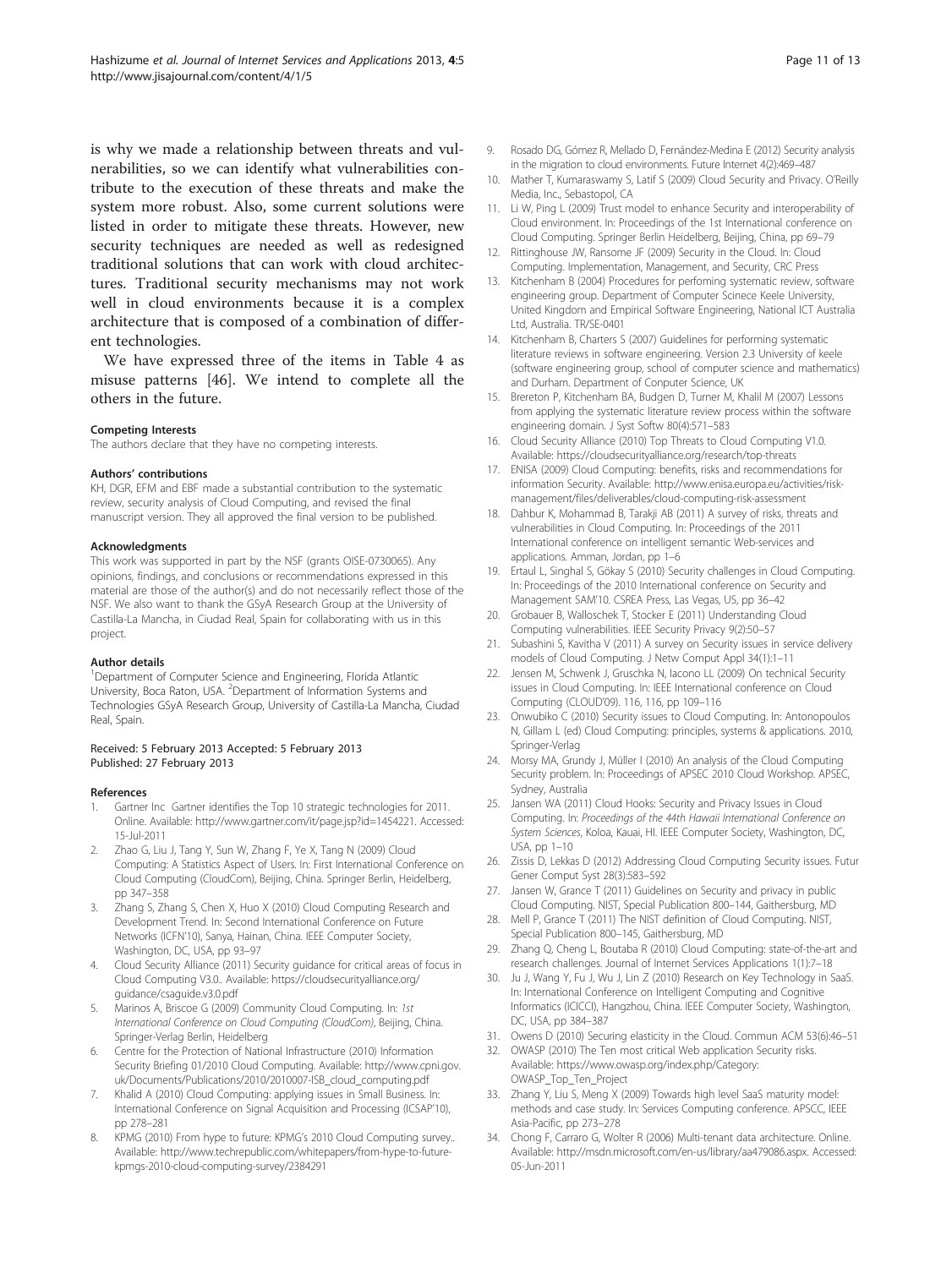- <span id="page-11-0"></span>36. Viega J (2009) Cloud Computing and the common Man. Computer 42 (8):106–108
- 37. Cloud Security Alliance (2012) Security guidance for critical areas of Mobile Computing. Available: [https://downloads.cloudsecurityalliance.org/initiatives/](https://downloads.cloudsecurityalliance.org/initiatives/mobile/Mobile_Guidance_v1.pdf) [mobile/Mobile\\_Guidance\\_v1.pdf](https://downloads.cloudsecurityalliance.org/initiatives/mobile/Mobile_Guidance_v1.pdf)
- 38. Keene C (2009) The Keene View on Cloud Computing. Online. Available: http://www.keeneview.com/2009/03/what-is-platform-as-service-paas.html. Accessed: 16-Jul-2011
- 39. Xu K, Zhang X, Song M, Song J (2009) Mobile Mashup: Architecture, Challenges and Suggestions. In: International Conference on Management and Service Science. MASS'09. IEEE Computer Society, Washington, DC, USA, pp 1–4
- 40. Chandramouli R, Mell P (2010) State of Security readiness. Crossroads 16 (3):23–25
- 41. Jaeger T, Schiffman J (2010) Outlook: cloudy with a chance of Security challenges and improvements. IEEE Security Privacy 8(1):77–80
- 42. Dawoud W, Takouna I, Meinel C (2010) Infrastructure as a service security: Challenges and solutions. In: the 7th International Conference on Informatics and Systems (INFOS), Potsdam, Germany. IEEE Computer Society, Washington, DC, USA, pp 1–8
- 43. Jasti A, Shah P, Nagaraj R, Pendse R (2010) Security in multi-tenancy cloud. In: IEEE International Carnahan Conference on Security Technology (ICCST), KS, USA. IEEE Computer Society, Washington, DC, USA, pp 35–41
- 44. Garfinkel T, Rosenblum M (2005) When virtual is harder than real: Security challenges in virtual machine based computing environments. In: Proceedings of the 10th conference on Hot Topics in Operating Systems, Santa Fe, NM. volume 10. USENIX Association Berkeley, CA, USA, pp 227–229
- 45. Reuben JS (2007) A survey on virtual machine Security. Seminar on Network Security. http://www.tml.tkk.fi/Publications/C/25/papers/Reuben\_final.pdf. Technical report, Helsinki University of Technology, October 2007
- 46. Hashizume K, Yoshioka N, Fernandez EB (2013) Three misuse patterns for Cloud Computing. In: Rosado DG, Mellado D, Fernandez-Medina E, Piattini M (ed) Security engineering for Cloud Computing: approaches and Tools. IGI Global, Pennsylvania, United States, pp 36–53
- 47. Venkatesha S, Sadhu S, Kintali S (2009) Survey of virtual machine migration techniques., Technical report, Dept. of Computer Science, University of California, Santa Barbara. [http://www.academia.edu/760613/](http://www.academia.edu/760613/Survey_of_Virtual_Machine_Migration_Techniques) [Survey\\_of\\_Virtual\\_Machine\\_Migration\\_Techniques](http://www.academia.edu/760613/Survey_of_Virtual_Machine_Migration_Techniques)
- 48. Ranjith P, Chandran P, Kaleeswaran S (2012) On covert channels between virtual machines. Journal in Computer Virology Springer 8:85–97
- 49. Wei J, Zhang X, Ammons G, Bala V, Ning P (2009) Managing Security of virtual machine images in a Cloud environment. In: Proceedings of the 2009 ACM workshop on Cloud Computing Security. ACM New York, NY, USA, pp 91–96
- 50. Owens K Securing virtual compute infrastructure in the Cloud. SAVVIS. Available: http://www.savvis.com/en-us/info\_center/documents/hoswhitepaper-securingvirutalcomputeinfrastructureinthecloud.pdf
- 51. Wu H, Ding Y, Winer C, Yao L (2010) Network Security for virtual machine in Cloud Computing. In: 5th International conference on computer sciences and convergence information technology (ICCIT). IEEE Computer Society Washington, DC, USA, pp 18–21
- 52. Xiaopeng G, Sumei W, Xianqin C (2010) VNSS: a Network Security sandbox for virtual Computing environment. In: IEEE youth conference on information Computing and telecommunications (YC-ICT). IEEE Computer Society, Washington DC, USA, pp 395–398
- 53. Popovic K, Hocenski Z (2010) Cloud Computing Security issues and challenges. In: Proceedings of the 33rd International convention MIPRO. IEEE Computer Society Washington DC, USA, pp 344–349
- 54. Carlin S, Curran K (2011) Cloud Computing Security. International Journal of Ambient Computing and Intelligence 3(1):38–46
- 55. Bisong A, Rahman S (2011) An overview of the Security concerns in Enterprise Cloud Computing. International Journal of Network Security & Its Applications (IJNSA) 3(1):30–45
- 56. Townsend M (2009) Managing a security program in a cloud computing environment. In: Information Security Curriculum Development Conference, Kennesaw, Georgia. ACM New York, NY, USA, pp 128–133
- 57. Winkler V (2011) Securing the Cloud: Cloud computer Security techniques and tactics. Elsevier Inc, Waltham, MA
- 58. Ristenpart T, Tromer E, Shacham H, Savage S (2009) Hey, you, get off of my cloud: exploring information leakage in third-party compute clouds. In: Proceedings of the 16th ACM conference on Computer and communications security, Chicago, Illinois, USA. ACM New York, NY, USA, pp 199–212
- 59. Zhang Y, Juels A, Reiter MK, Ristenpart T (2012) Cross-VM side channels and their use to extract private keys. In: Proceedings of the 2012 ACM conference on Computer and communications security, New York, NY, USA. ACM New York, NY, USA, pp 305–316
- 60. Wang Z, Jiang X (2010) HyperSafe: a lightweight approach to provide lifetime hypervisor control-flow integrity. In: Proceedings of the IEEE symposium on Security and privacy. IEEE Computer Society, Washington, DC, USA, pp 380–395
- 61. Wang C, Wang Q, Ren K, Lou W (2009) Ensuring data Storage Security in Cloud Computing. In: The 17th International workshop on quality of service. IEEE Computer Society, Washington, DC, USA, pp 1–9
- 62. Fernandez EB, Yoshioka N, Washizaki H (2009) Modeling Misuse Patterns. In: Proceedings of the 4th Int. Workshop on Dependability Aspects of Data Warehousing and Mining Applications (DAWAM 2009), in conjunction with the 4th Int.Conf. on Availability, Reliability, and Security (ARES 2009), Fukuoka, Japan. IEEE Computer Society, Washington, DC, USA, pp 566–571
- 63. Santos N, Gummadi KP, Rodrigues R (2009) Towards Trusted Cloud Computing. In: Proceedings of the 2009 conference on Hot topics in cloud computing, San Diego, California. USENIX Association Berkeley, CA, USA
- 64. Zhang F, Huang Y, Wang H, Chen H, Zang B (2008) PALM: Security Preserving VM Live Migration for Systems with VMM-enforced Protection. In: Trusted Infrastructure Technologies Conference, 2008. APTC'08, Third Asia-Pacific. IEEE Computer Society, Washington, DC, USA, pp 9–18
- 65. Cloud Security Alliance (2012) SecaaS implementation guidance, category 1: identity and Access managament. Available: [https://downloads.cloudsecurityalliance.org/](https://downloads.cloudsecurityalliance.org/initiatives/secaas/SecaaS_Cat_1_IAM_Implementation_Guidance.pdf) [initiatives/secaas/SecaaS\\_Cat\\_1\\_IAM\\_Implementation\\_Guidance.pdf](https://downloads.cloudsecurityalliance.org/initiatives/secaas/SecaaS_Cat_1_IAM_Implementation_Guidance.pdf)
- 66. Xiao S, Gong W (2010) Mobility Can help: protect user identity with dynamic credential. In: Eleventh International conference on Mobile data Management (MDM). IEEE Computer Society, Washington, DC, USA, pp 378–380
- 67. Wylie J, Bakkaloglu M, Pandurangan V, Bigrigg M, Oguz S, Tew K, Williams C, Ganger G, Khosla P (2001) Selecting the right data distribution scheme for a survivable Storage system. CMU-CS-01-120, Pittsburgh, PA
- 68. Somani U, Lakhani K, Mundra M (2010) Implementing digital signature with RSA encryption algorithm to enhance the data Security of Cloud in Cloud Computing. In: 1st International conference on parallel distributed and grid Computing (PDGC). IEEE Computer Society Washington, DC, USA, pp 211–216
- 69. Harnik D, Pinkas B, Shulman-Peleg A (2010) Side channels in Cloud services: deduplication in Cloud Storage. IEEE Security Privacy 8(6):40–47
- 70. Tebaa M, El Hajji S, El Ghazi A (2012) Homomorphic encryption method applied to Cloud Computing. In: National Days of Network Security and Systems (JNS2). IEEE Computer Society, Washington, DC, USA, pp 86–89
- 71. Fong E, Okun V (2007) Web application scanners: definitions and functions. In: Proceedings of the 40th annual Hawaii International conference on system sciences. IEEE Computer Society, Washington, DC, USA
- 72. Goodin D (2009) Webhost hack wipes out data for 100,000 sites. The Register, 08-Jun-2009. [Online]. Available: [http://www.theregister.co.uk/2009/](http://www.theregister.co.uk/2009/06/08/webhost_attack/) [06/08/webhost\\_attack/.](http://www.theregister.co.uk/2009/06/08/webhost_attack/) Accessed: 02-Aug-2011
- 73. Berger S, Cáceres R, Pendarakis D, Sailer R, Valdez E, Perez R, Schildhauer W, Srinivasan D (2008) TVDc: managing Security in the trusted virtual datacenter. SIGOPS Oper. Syst. Rev. 42(1):40–47
- 74. Berger S, Cáceres R, Goldman K, Pendarakis D, Perez R, Rao JR, Rom E, Sailer R, Schildhauer W, Srinivasan D, Tal S, Valdez E (2009) Security for the Cloud infrastructure: trusted virtual data center implementation. IBM J Res Dev 53 (4):560–571
- 75. Ormandy T (2007) An empirical study into the Security exposure to hosts of hostile virtualized environments. In: CanSecWest applied Security conference., Vancouver. http://taviso.decsystem.org/virtsec.pdf
- 76. Oberheide J, Cooke E, Jahanian F (2008) Empirical exploitation of Live virtual machine migration. In: Proceedings of Black Hat Security Conference, Washington, DC. http://www.eecs.umich.edu/fjgroup/pubs/blackhat08 migration.pdf
- 77. Naehrig M, Lauter K, Vaikuntanathan V (2011) Can homomorphic encryption be practical? In: Proceedings of the 3rd ACM workshop on Cloud Computing Security workshop. ACM New York, NY, USA, pp 113–124